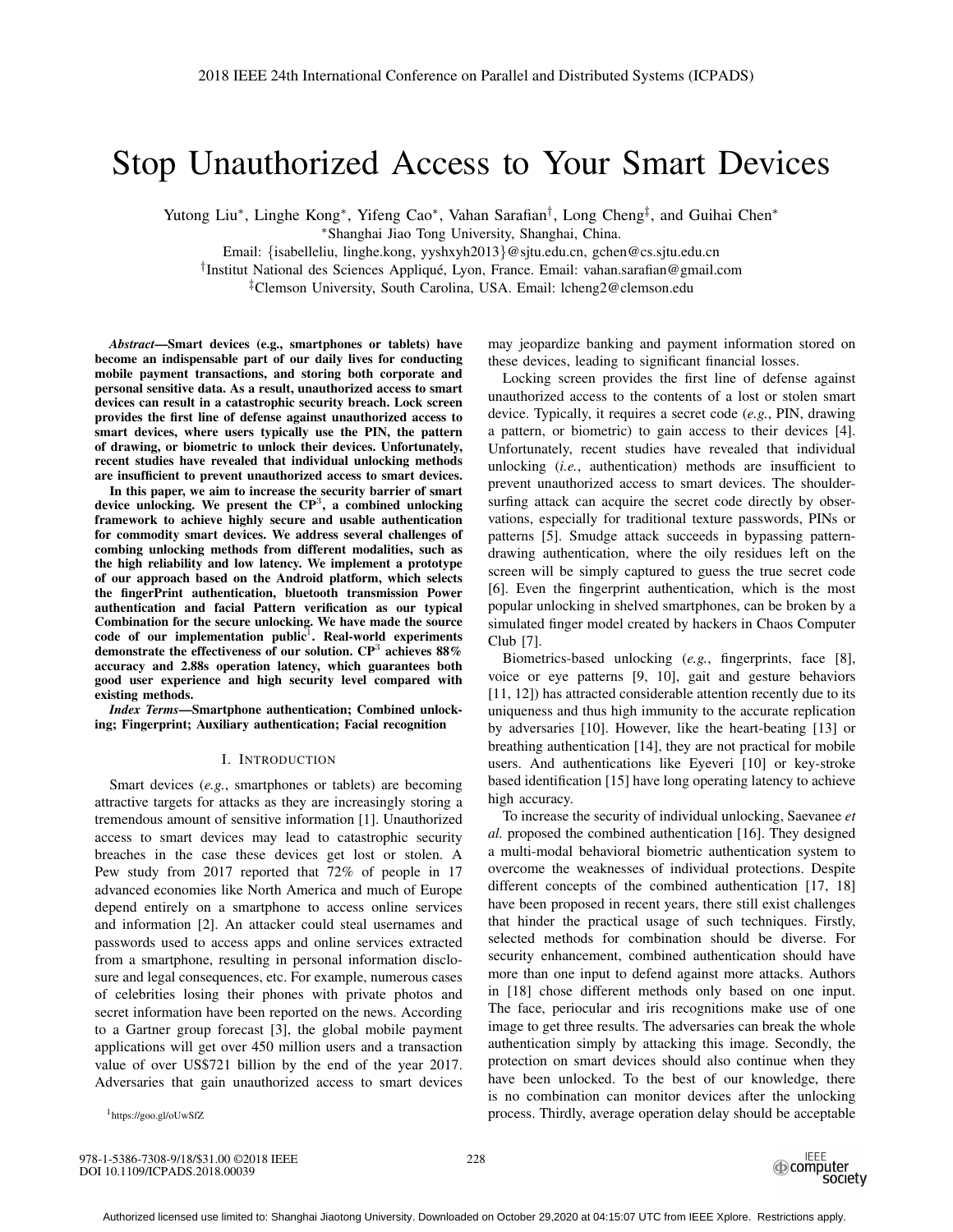for users. Former studies have ignored this practical requirement. In [16], authors select behavior, keystroke and linguistic profiling to combine pursuing the high accuracy. Nevertheless, the operation on this authentication requires three behaviors (walk, tap and speak), which will waste too much time on input and make it unpractical for unlocking.

To address the above challenges, in this work, we introduce a new unlocking design to increase the security barrier of smart device authentication, named  $\mathbb{CP}^3$ : a Combined unlocking protection including fingerPrint authentication, Bluetooth transmission Power authentication and facial Pattern verification. The contributions from this work are summarized as follows:

- We propose a new combined unlocking framework to achieve a highly secure and usable authentication for commodity smart devices. Our design not only defends against various unlocking attacks (including forgery attack, hacking attack and snatch attack, etc), but also reduces the complexity and latency on combined authentications.
- We exploit and present a new Bluetooth authentication method making use of equipped devices for unlocking. Transmission powers are modulated as the covert channel to avoid wireless eavesdropping, and the background periodical detection ensures that unauthorized users cannot access to the device even after the legitimate user has unlocked it.
- We implement the  $\mathbb{CP}^3$  prototype on Android platform and make the source code of our implementation public. Realworld experiments achieve 88% authentication accuracy and 2.88s operation latency, which prove the feasibility of our solution.

#### II. RELATED WORK

There are various unlocking methods to protect smart devices, while bringing new attacks also. In this section, we will discuss related work about unlocking schemes and attacks.

#### *A. Unlocking Schemes*

Generally, there are three unlocking schemes: traditional authentication, biological authentication, and auxiliary authentication. Developments have been made in each scheme, but shortcomings still exist.

Traditional Authentication. It is considered as "what you know" authentication scheme. Traditional authentication includes texture passwords, PIN codes and the Android Pattern, which are most likely exposed to various adversaries [19]. XSide [19] exploits the front and the back of smartphones to enter stroke-based passwords. This design can enhance such authentications resistance to shoulder surfing. To avoid taping both on the front and back, PassMatrix [20] leverages a graphics-based login indicator. This indicator randomly generates pass-images, to achieve higher security and easier operation. While they enhance the security against the shoulder surfing, the hardware overhead cannot be neglected and they provide little resistance to the smudge attack.

Biological Authentication. It is considered as "what you are" scheme. Biological authentication recognizes and unlocks

smart devices based on biological features, such as fingerprints, face [8], voice or eye patterns [10], gait and gesture behaviors [11, 12]. Recent studies have shown that they are vulnerable to imitating attacks [21]. To avoid this, EyeVeri [10] captures eye-movements and extracts gaze pattern for access. However, the use of EyeVeri is limited by its unneglectable time delay, which can last more than 5 secs to achieve better accuracy. Key-stroke based authentication [15] exploits tapping strength on the screen which claims difficult to be copied. More than 30 profiles should be manually input which brings a complicated setting process. Additionally, CardiacScan [13] provides a novel approach to implement continuous heart-based user authentication. Also in [14], the users' breathing gestures are used as a biometric signature. But such authentications are not practical for current smartphone users.

Auxiliary Authentication. It is considered as "what you have" scheme. Authentication based on auxiliary devices is newly proposed in recent years. The paper [22] firstly studied using a smartphone to control the lock/unlock status of other smart devices, i.e, smart doors or smart watches, by Bluetooth transmission. But the instructions transmitted are just put in the plain text in Bluetooth packets, which will be hacked easily. Besides, IAuth [23] records behavioral characteristics through smart watches to verify the identity. But its training overhead cannot be ignored.

#### *B. Unlocking Attacks*

With the development of unlocking methods, more new attacks are also proposed. At first, *shoulder surfing* is considered as the most direct way to break the unlocking system [5]. The paper [24] gives an improved *WiFi influence attack*, but this attack is not stable, as the WiFi signals can also be disrupted by other body movements except finger moving. A more accurate *video based attack* is studied. It constructs a pattern password simply by analyzing the filmed finger footage [25, 26].

For auxiliary authentication, the typical attacks are *hacking attack* and *eavesdropping attack*, which aim to take control of any side of the device or listen on the legitimate channel. Especially for Bluetooth communication, hackers will adapt malformed objects, which can control the victim's device to list the attackers' device as the trusted pair device [27]. They will also eavesdrop on a legitimate transmission to learn the password in a second, which is a completely random 64 or 128-bit key [28].

For biological authentication, *forgery attack* [7] and *imitating attack* [29] are widely used. The forgery attack is to acquire secret codes from known clues, like a simulated finger model generated from the fingerprints left somewhere else. It has been used by Chaos Computer Club to break fingerprints authentication [7]. And the imitating attack can mimic users' manners including gait patterns, eye movement patterns, or touch gestures [29].

From the above discussions, single authentication is not secure enough against various attacks. Combining multiple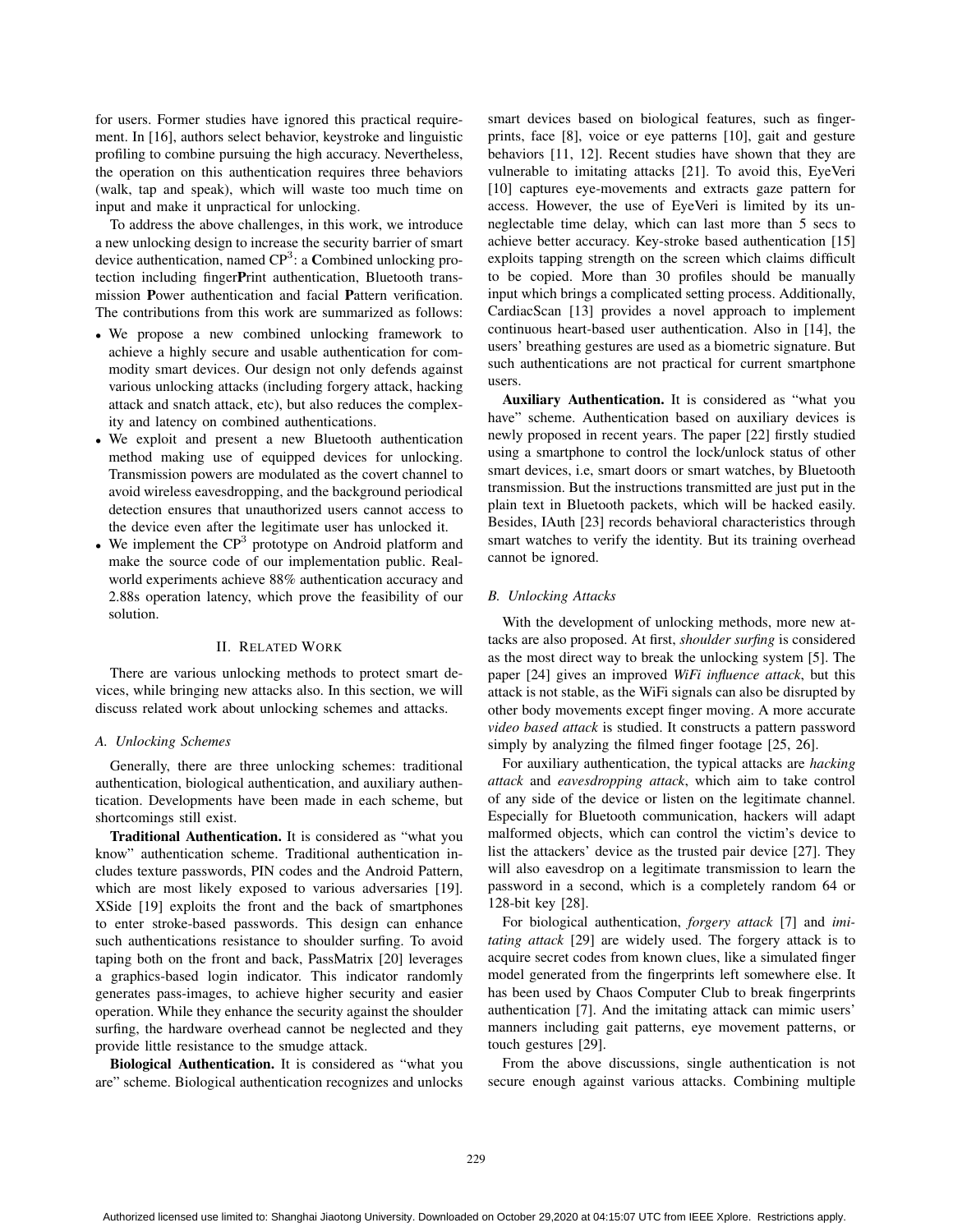methods for higher performance is becoming another dimension for safely unlocking. In addition to PIN codes, the authors in [17] collect physical status, i.e, acceleration, pressure, time features when tapping. It assumes the consistent behaviors for users which is difficult to achieve in reality. The multi-model authentication proposed in [16] combines three biometrics: voice, facial features, and signature, but the problem lies in its unacceptable time delay. The framework in [18] makes an improvement by allocating weight factors to biometrics. The leverage on one image for three recognitions (face, periocular, iris) leaves this image as the simple target to be compromised. So, the low level of security and the bad user experience are important barriers to the currently combined authentication, which are also our motivations for this paper.

## III. ATTACK MODEL AND DESIGN GOALS

In this section, we describe the threat model of this work and further discuss the design objectives of CP<sup>3</sup>.

# *A. Attack Model*

We consider that an adversary wants to access the sensitive information and controls privacy-concerned applications on a target device which is protected by  $\mathbb{CP}^3$ . We concern the following six different attacks that may bypass mobile device authentications:

- Brute-force attack: The adversary tries every possible combination of passwords to bypass the secret code based authentication [30].
- Fingerprint forgery attack: The adversary will get fingerprints left on somewhere else and make a simulated model to fool the fingerprint authentication [7].
- Facial forgery attack: The adversary uses a forged image (i.e., using a previously used photo to substitute the true facial patterns) to fool the face authentication [31].
- Snatch attack: This attack specially works when the device has been unlocked. The adversary may directly snatch the device when the owner is using it [32].
- Eavesdropping attack: The adversary will monitor the transmission on legitimate channel all the time to get packets that contain private information [28].
- Device hacking: The adversary tries to control the Bluetooth devices for executing designed commands [27].

We also assume that mobile applications on the target device are trustworthy. It is free of spyware, password modified capability and algorithm vulnerability. For example, no password attack application is pre-installed and the devices are not equipped with spied hardware. In addition, we assume that attackers do not know the exact combined methods before attacking and cannot try infinitely without being perceived by legitimate users.

## *B. Design Goals*

Under the above attack model, we have three security goals:

• Defeat any individual unlocking attack that attempts to circumvent the smart devices authentication.

- Improve the robustness against potential combined attacks by increasing the difficulties that an attack could bypass the authentication.
- Achieve continuous authentication of smart device users to defend against snatch attacks.

To achieve our security goal without compromising the authentications usability, we identify the following design objectives for developing a secure and usable combined unlocking scheme.

- Diversity: There should be more than one input for the whole authentication. Unlike the paper [18] introduced in section II-A, one input image will be the target for attackers to simply bypass the authentication.
- Low latency: The simple combination of multiple authentications inevitably increases the operation time of authentication. The authentication in [16] requires all walking, tapping and speaking profiles, which causes an extremely long latency. So a practical combined unlocking scheme should be time-efficient and user-friendly.
- Continuous authentication: To the best of our knowledge, existing combined authentications [16]-[18] do not protect the smart devices after the unlocking process. In case of snatch attacks, the continuous monitoring is necessary to detect and react immediately to block attackers when using devices.

## IV. DESIGN OF CP<sup>3</sup>

In this section, we first introduce the rationale of combining different unlocking methods in  $\mathbb{CP}^3$ . We then present the design overview, followed by the detailed description of key components, including the Bluetooth based auxiliary authentication and facial pattern verification.

## *A. Design Choices*

In  $\mathbb{CP}^3$ , we combine three different methods to prevent unauthorized access to smart devices: 1) fingerprint authentication; 2) Bluetooth based auxiliary authentication; and 3) facial pattern based authentication. We make these design choices due to their favorable features for practical deployment, including low overhead/cost, high accuracy, and short latency. Firstly, all these three methods are readily available on commodity smart devices. For example, mobile phones are typically equipped with standard fingerprint sensors, Bluetooth interfaces, and cameras. Thus, our approach will not incur extra equipment overhead/cost. Secondly, these methods can individually achieve high detection rates. For instances, deep learning based fingerprint and facial recognition algorithms are recently shown to be quite reliable [8, 33]. In particular, we exploit pre-processing techniques in facial recognition to further reduce possible inaccuracies. For the Bluetooth based authentication, we utilize the covert channel in Bluetooth communication to improve its security. Thirdly, these methods individually incur reasonable latency, which guarantees the usability of our  $\mathbb{CP}^3$ . We seamlessly integrate them to achieve a secure and usable unlocking scheme, where the user-side operation is a simple touch on the fingerprint sensor while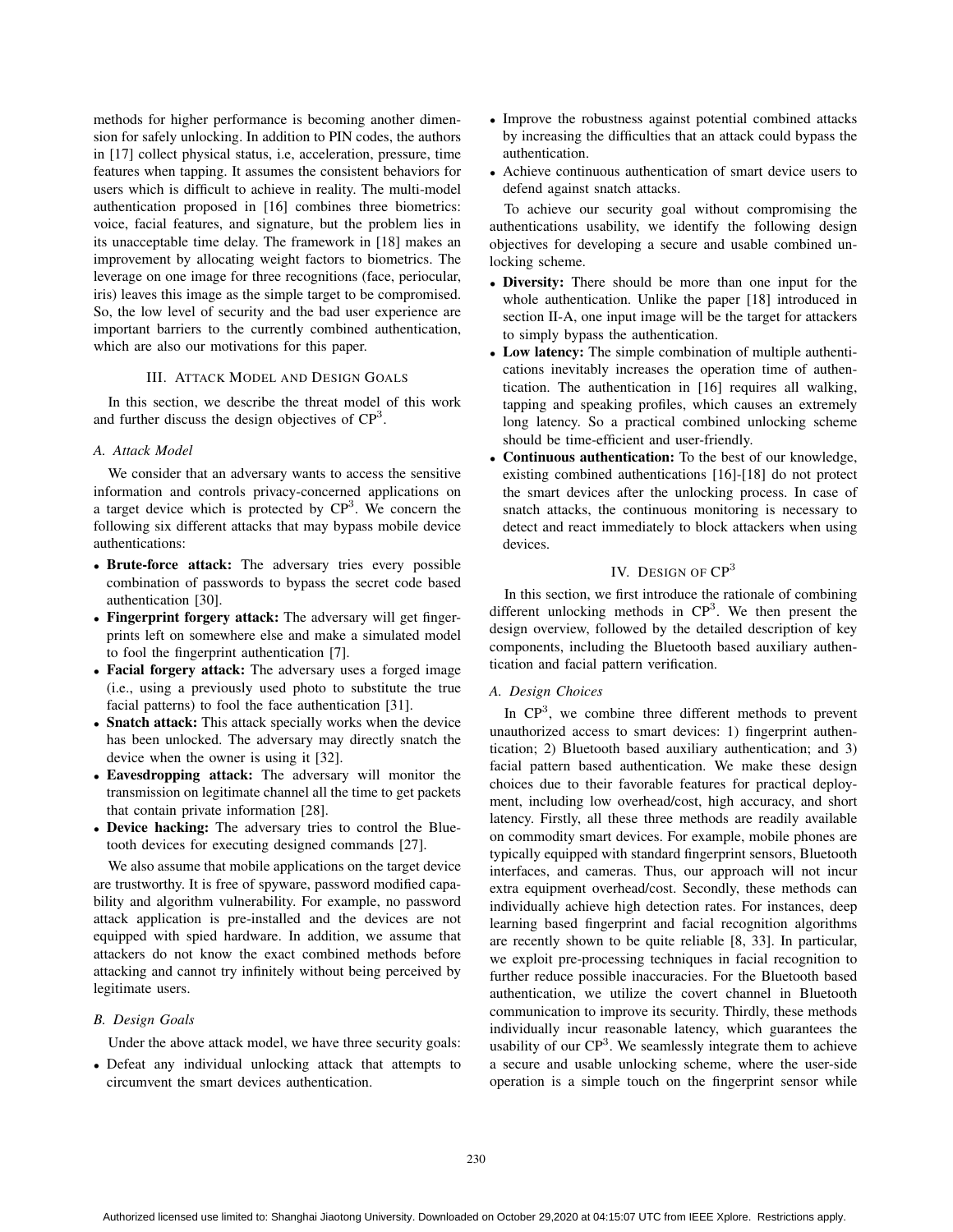

Fig. 1. Authentication process in CP<sup>3</sup>

watching the screen. In Section VII, we report the accuracy and latency of experimental results and demonstrate the feasibility of our design.

## *B. System Overview*

An unlocking scheme is normally composed of two stages: setting stage (*e.g.*, data collection and feature extraction) and authentication stage, which are introduced as follows.



Fig. 2. Setting steps in  $\mathbb{CP}^3$ 

*1) Setting:* When a user initiates  $CP<sup>3</sup>$  at the first time, there are three setting steps as shown in Fig. 2:

- *Fingerprint settings:* It first collects the user's fingerprints, *e.g.*, sampling center and edge fingerprints for three times.
- *Bluetooth initialization:* It then asks the user to specify her secret power token (*e.g.*, k-bit key), which will be transmitted via the Bluetooth covert channel from the auxiliary device to the master device for authentication. We use the standard Bluetooth low energy (BLE) mode. The authentication device is referred to the master device, and the auxiliary device (*e.g.*, a smartwatch) is referred to a slave/peripheral device.
- *Facial record setting:* The user finally uploads at least one clear portrait photo or takes a camera photo using the mobile device (glass wearing is acceptable for authentication).

*2) Authentication Process:* Fig. 1 illustrates the authentication process in  $CP<sup>3</sup>$ . There are three parallelled threads in the authentication process. Once the fingerprint sensor is triggered, the camera captures the user's facial images. Meanwhile, the Bluetooth module begins to send authentication messages and wait for feedback. For the thread 1, when capturing an input from the fingerprint sensor, we compare the input fingerprint with the training dataset. If their difference can be accepted,

CP<sup>3</sup> returns True feedback on the first authentication, and then passes the result to the final decision center.

For the thread 2, the master device modulates the transmission power of Bluetooth broadcasts depending on the prespecified secret power token. This modulation is considered as the convert channel to convey the token message. The auxiliary device continuously scans the wireless channels to receive any broadcasts from the master device. Received signal strength of the broadcast messages will be analyzed to decode the secret token. If the decoded token matches with the recorded one in the setting stage, the True feedback for Bluetooth authentication will be sent to the master device.

For the thread 3, the camera catches three frames of the portrait photo as its input. Through our facial recognition algorithms, two conditions are analyzed: (i) if the differences among three captured frames are below an empirical threshold; and (ii) if the captured frame matches the pre-stored pictures in the setting phrase. If they are all satisfied, the facial authentication returns the True feedback.

If three feedbacks are all True, the device will be unlocked. Otherwise, the authentication process fails.

#### *C. Secure Bluetooth Based Auxiliary Authentication*

 $CP<sup>3</sup>$  uses a covert channel to convey the secret token by modulating the transmission power of Bluetooth messages, which can hide the token deeply into normal traffics [34]. On the master device, the specified transmission power sequence (*i.e.*, secret token) is represented as a k-bit key (*e.g.*, a 5-bit token 01001 means "low, high, low, low, high"), which will be modulated on  $k$  broadcasts. Then, the feedback will be received from the auxiliary paired device.

We use the Received Signal Strength Indication (RSSI) to measure the received power at the auxiliary device. After receiving  $k$  broadcast messages, the auxiliary device gets  $k$ RSSI values  $(\delta_1, \delta_2, ..., \delta_k)$ . CP<sup>3</sup> firstly calculates the arithmetic mean  $\bar{\delta}$  of these k RSSIs. If  $\delta_i > \bar{\delta}$ , it is then considered as the high level (*i.e.*, bit 1) and smaller ones are the low level (*i.e.*, bit 0). By comparing the final decoded result with the prespecified secret token, we obtain the authentication output.

*Continuous Authentication Support:* Our design inherently supports continuous authentication and thus can defend against the snatch attack. For example, the Bluetooth communication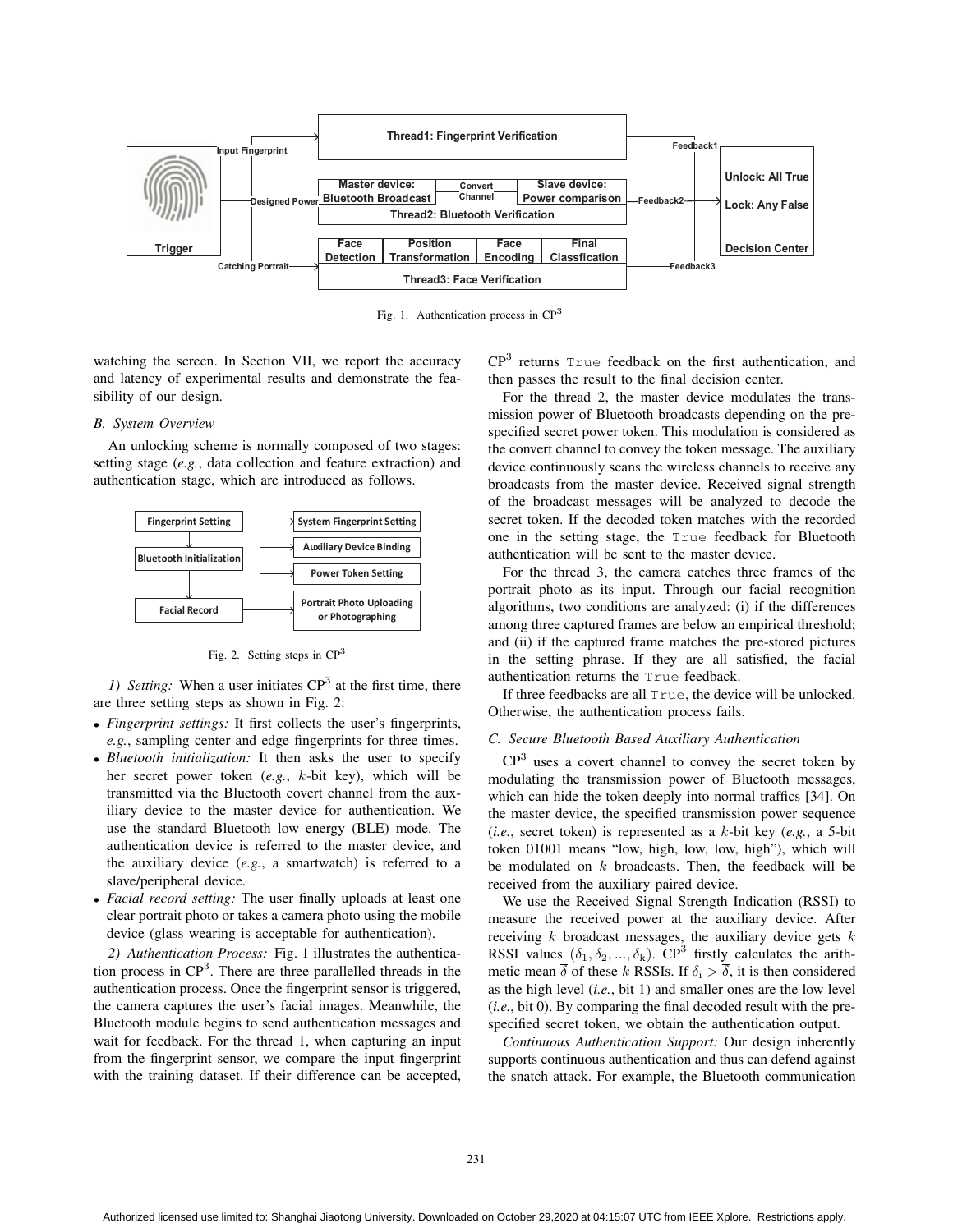module runs as a background thread, and periodical detects the presence of the master device. Any failure can cause the immediate locking on the screen.

## *D. Efficient Facial Pattern Based Authentication*

The facial pattern verification process is composed of four steps: 1) face detection, 2) position transformation, 3) face encoding, and 4) the final classification.

Face detection. This step is mainly to get the basic structure of a face from a photo. To avoid the influence of lightness,  $CP<sup>3</sup>$ firstly changes the color photo to a gray-scale map. Histogram of Oriented Gradients (HOG) is then used [35] to find the face area passed to the next step. It focuses on every single pixel and its surroundings. The gradients between them are denoted by the directions of arrows, directing from a lighter pixel to a darker one. In particular, to reduce the analysis delay,  $CP<sup>3</sup>$ partitions the image into  $16\times16$  small squares and selects the "strongest" arrow which appears most to represent this square. The HOG figure of a face can be presented by these arrows, and then the face will be detected by comparing to the known HOG patterns in the setting stage.

Position transformation. It is inevitable that the faces in some photos are not towards the center. Making use of face landmark estimation [36], the problem can be simplified to locate 68 face landmarks in photos. No matter which direction people look, the relative positions of eyes and mouths will not change. Actually, the process of finding landmarks is a regression process from appearance to the basic shape. So the main purpose is to train a regressor using gradient tree boosting algorithm.

We next transform these positions to the center. Instead of fancy 3D wrap, which will introduce distortions to the changed pictures,  $\mathbb{CP}^3$  uses affine transformations including rotate, scale and shear to preserve parallel lines. Such transformation can improve the accuracy of the next measurement.

Face encoding. This step extracts features for deep learning based classification. We use a deep convolutional neural network for model training and get the face encoding. For instance,  $CP<sup>3</sup>$  uses the OpenFace [37], a widely used tool for deep learning based facial pattern classification, to get 128 measurements for our input images. It encodes a face image to a series of numbers.

Final classification.  $CP<sup>3</sup>$  uses a linear SVM classifier [38] to find any match in the database for authentication. This step only takes milliseconds from input to classification output.

## V. IMPLEMENTATION

To demonstrate the feasibility of our approach, we have implemented a prototype, which uses multiple off-the-shelf tools and libraries on Android platform. Our prototype is developed on Android Studio 2.3.3, where the compile sdk version is 21 and the build tool version is 25.0.0. In this section, we present key implementation aspects in our prototype. We also provide the source code of our implementation<sup>2</sup>.

2https://goo.gl/oUwSfZ



Fig. 3. CP<sup>3</sup> user interfaces in the setting stage

# *A. CP*<sup>3</sup> *Prototype*

We use a mobile phone equipped with Android 6.0.1 system (API 23) and Bluetooth 4.2 version as the master device. For the auxiliary device, we use a smart watch equipped with Android 5.1 system (API 22) and Bluetooth 4.0 version. For the Bluetooth communication, the transmission range is around 10 meters, and the channel band is ISM 2.4GHz. Its transmission power has four levels: -18dBm, -6dBm, 0dBm and 3dBm. In our prototype, we only use the low level (*i.e.*, -18dBm) and the high level (*i.e.*, 3dBm) to modulate broadcast messages for the covert channel communication.

Fig. 3 shows the user interfaces for the fingerprint setting, the secret power token setting, and the facial pattern setting, respectively. In this prototype, the Bluetooth authentication frequency is 3 minutes once and the secret power token is a 5-bit key. In the authentication stage, once the fingerprint sensor captures any input, the fingerprint, Bluetooth and facial pattern recognition threads start in a parallel manner:

- Fingerprint. The implementation of fingerprint function is based on the built-in fingerprint package (*i.e.*, four classes in *FingerprintManager*) provided by Android platform.
- Bluetooth. *RepeatSendActivity* is in charge of sending modulated broadcasts and receiving the feedback from the auxiliary device. We use timer-based scanning to implement the continuous monitoring.
- Facial pattern recognition. We develop three activities for the face authentication: *FaceInitialization*, *FaceRecognition* and *FaceVerification*. The implementation of recognition is based on the offline Face++ package and SVM package provided by Android platform.

## *B. Permission Request*

Considering the dynamic permission request from Android 6.0, we need the following permissions set by users (permissions only need to be given once at the initial phrase of  $CP<sup>3</sup>$ :

- *Positioning permission:* Bluetooth communication concerns about the location information. Only when such permission is given, the Bluetooth module can work.
- *Floating window permission:* To shield HOME button, we design the interfaces of our app on floating windows. But Android adds this permission to prevent rogue software occupying the screen maliciously. Thus, we need to ask users to give this permission.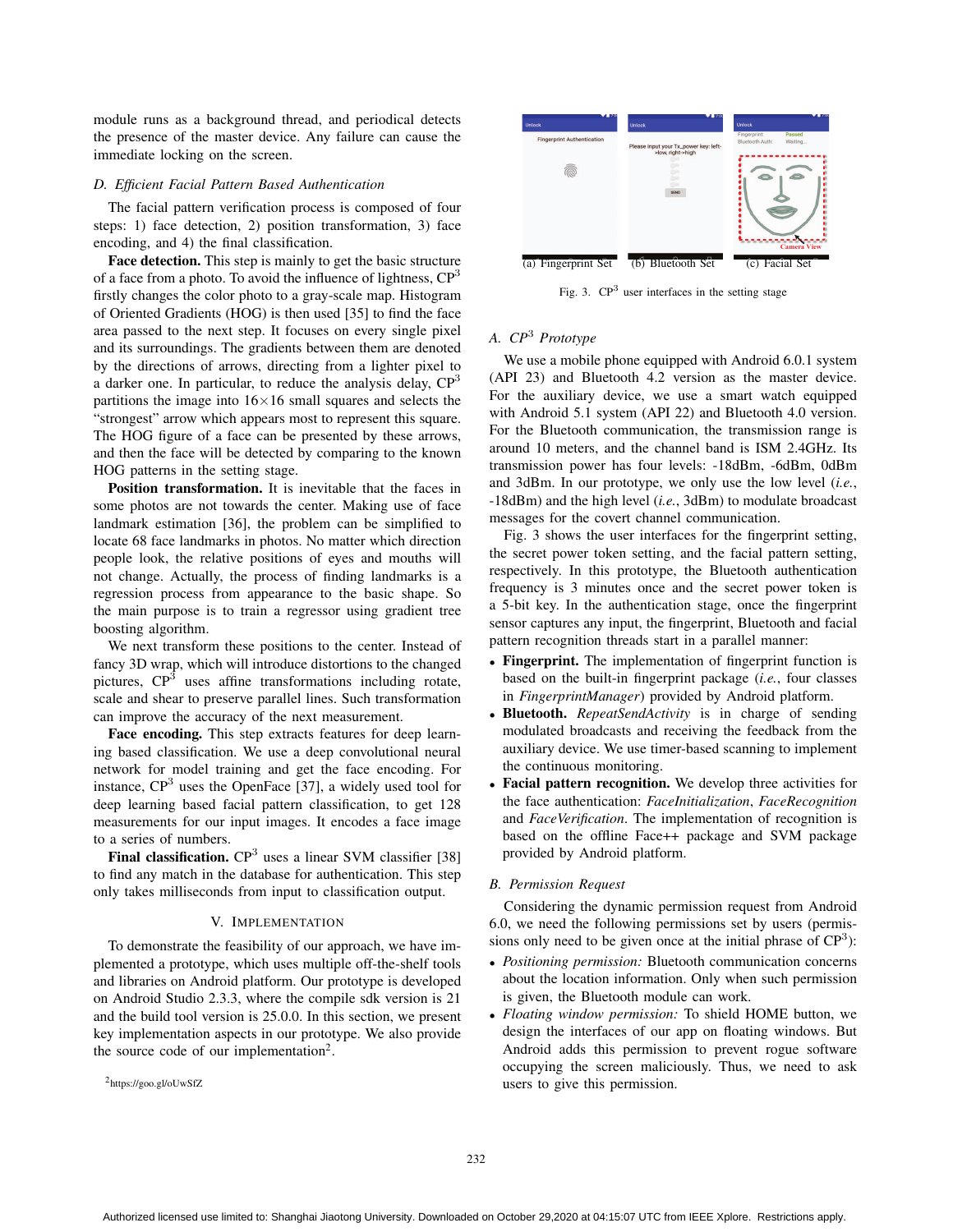

(a) The relationship between distance and the average authentication time (AAT)

Fig. 4. CP<sup>3</sup> vs. Individual Authentication

• *Camera permission:* The camera access permission should be enabled so as to capture facial pictures.

## VI. PERFORMANCE EVALUATION

In this section, we evaluate the performance of  $CP<sup>3</sup>$  compared with three individual authentications. We ask 15 volunteers, including 10 males and 5 females, to test each authentication method for 20 attempts, including 10 attempts for the true positive test and another 10 attempts for the false positive test. Our experiments aim to answer the following questions:

- Does our approach incur a large authentication delay, compared with other individual baseline authentications?
- How about the detection accuracy, including the true positive rate and false positive rate?
- What are the impacts if we allow multiple attempts in the authentication process?

# *A. CP*<sup>3</sup> *vs. Individual Authentication*

In this experiment, it allows only one unlocking attempt per authentication. That is, if a user does not pass any of the individual authentications among fingerprint, Bluetooth and face, the authentication is failed. The true positive rate (TPR) in this subsection is defined as the value that the number of the true feedback for true inputs divided by the number of true verification. The false positive rate (FPR) is also defined as the value that the number of the true feedback for false inputs (*i.e.*, wrong fingerprints, wrong transmission power, and fake facial images) divided by the number of false verification.

For fingerprint verification, each participant is required to record one finger in the system. To test the TPR, each participant presses the same finger on the sensing area for 10 attempts to see the result. Evaluations show that the recognition rate achieves up to 96%. For the FPR, each participant presses a different finger on the sensor. For instance, one records the index fingerprint but presses his ring finger on the screen. It shows that FPR is as long as 1.33%. We record the authentication delay for each correct recognition. The average authentication time (AAT) is around 0.8s.

For Bluetooth verification, participants are required to customize their own transmission power and start to test the unlocking results. The AAT of this method depends on the distance, as shown in Fig. 4(a). Longer distance will increase the transmission time on Bluetooth communication. According to this, we ask volunteers to wear the watch on the left hand and hold the phone in right hand, keeping an average distance 40 cm between two devices. The corresponding operation time is 2.763s. From the test results, we get  $TPR_b=91.33\%$ . Participants then modify the power sequence to a false one, and 3 unlocking results come back, which makes  $FPR_b=2\%$ . From our practical observation, participants cannot stay stable during the test period. Any move of the hands will cause the different RSSI value, which makes it possible to get the opposite result.

For facial verification, participants are required to stare at the camera for a while. The camera captures three following frames right after initialization. To simulate the light intensity in real life, several pictures in low light intensity are selected for evaluation in the experiment. Results show that the facial recognition achieves a TPR up to 91.1% and FPR about 2.2%. The false positive samples have two characters: 1) same skin color and 2) similar facial features. Especially, two volunteers are the father and son relationship, which contribute most to the FPR. The AAT is 2.55s, where 1.43s is for initialization time plus frame capturing time and 1.12s for computation.

For the  $\mathbb{CP}^3$  test, participants test on our implemented prototype. From 150 collections, the combined  $TPR<sub>c</sub>=88%$ and the  $FPR<sub>c</sub>=0\%$ , where no pass for incorrect input in our samples. The time delay measured is 2.88s.

As shown in Fig. 4(b) and Fig. 4(c),  $CP<sup>3</sup>$  achieves comparable accuracy and latency as other individual baseline authentications. It only incurs 12.9% larger delay than the facial pattern based authentication.  $CP<sup>3</sup>$  yields 88% overall TPR, which demonstrates the feasibility of its practical deployment. In the next section, we show that the TPR can be further improved by allowing multiple unlocking attempts per authentication, without compromising much of the AAT.

#### *B. Authentication with Multiple Attempts*

In this experiment, we evaluate the impact of unlocking attempts on the authentication performance by allowing multiple unlocking attempts per authentication. We change the unlocking attempts from one to three. The evaluation results are shown in Fig. 5.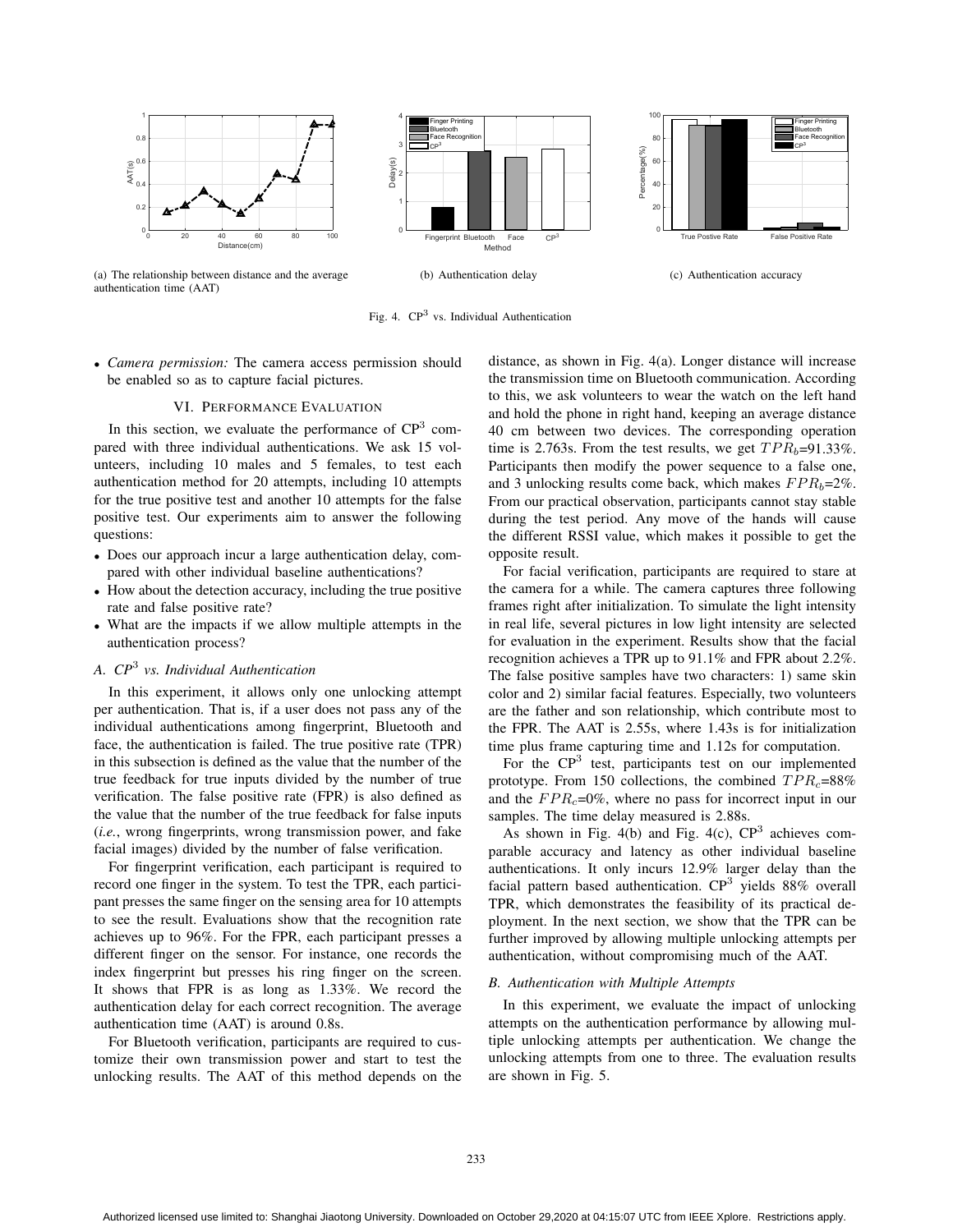

Fig. 5. Authentication with Multiple Attempts

TABLE I SECURITY GUARANTEES OF DIFFERENT UNLOCKING SCHEMES

It is obvious that the accuracy of all these methods will be improved by allowing multiple attempts, especially for CP<sup>3</sup>. The increase rates for all these authentications from one to three attempts are: 3.33% for fingerprint, 4.67% for Bluetooth,  $6.68\%$  for face and  $8.67\%$  for  $CP^3$ . On the latency performance, with the increase of unlocking attempts, all methods do not incur a large increase on the operating delay, as most authentications can pass on one attempt. Take  $\mathbb{CP}^3$ for example, it takes 2.88s, 3.04s, and 3.24s, which only has 12.5% increase rate from one to three attempts.

## *C. Energy Consumption*

The main energy cost in  $CP<sup>3</sup>$  comes from the continuous Bluetooth monitoring. However, it only runs when the screen is on. We test the energy consumption in two scenarios for 12 hours, where a smart device keeps playing music with and without the Bluetooth authentication running on the backend. Our experimental results reveal that Bluetooth based authentication consumes 2% higher of battery energy compared with the case without Bluetooth authentication. This result depends on the latest BLE mode, which reduces the broadcast channel time of RF to save energy.

#### VII. DISCUSSION

In this section, we analyze the security guarantees of  $\mathbb{CP}^3$ , and discuss practical considerations to improve our method.

# *A. Security Analysis*

The security enhancement provided by  $\mathbb{CP}^3$  against different exploitation techniques is discussed below and summarized in Table I. In conclusion, our combined authentication has the high level of security, which can defend against individual attacks, limit combined attacks and the snatch attack.

Single attack defending. Generally, the single attack can only have one true feedback for the whole authentication. It cannot pass the final decision part in  $\mathbb{CP}^3$  where three feedbacks should be all true. For fingerprint forgery and facial forgery, it is possible to success but only for one protection. The other two attacks, including device hacking and eavesdropping attack, will not success depending on convert channel exploitation. Despite the adversary attempts to acquire the secret token or modify the MAC address, it cannot catch the transmission power deeply hidden into normal traffics and pass the comparison process on pair device.

Methods **Brute**force attack Fingerprint forgery Bluetooth hacking Facial forgery Snatch attack Combined attack Finger N N N  $Y^1$  Y N<sup>1</sup> N Bluetooth N Y N Y N N<br>Face N Y Y N N N Face N Y Y N N N  $\overline{\text{CP}^3}$  Y Y Y Y Y Y L<sup>1</sup>

<sup>1</sup> Y- enable to defend; N- unable to defend; L- defended by limited attempts

Combined attacks and brute-force attack limitation. Brute-force attack has a low possibility of success proved by our FPR test results in section VI. As the assumption proposed in section III-A, it is extremely challenging to choose the correct attacks because of the undetectable of convert channel. Attackers also must collect the fingerprint and the facial photos for owners without being sensed, which is a difficult project.

Snatch attack prevention. The simple way to break the system is snatch attack.  $CP<sup>3</sup>$  has a periodical detection to prevent this attack. Only if attackers snatch both the main and the paired device, can he get into the system for the first time. But the second time he wakes up the screen, there are still three "doors" waiting for him.

## *B. Practical Considerations*

Availability or DoS attacks on auxiliary devices. It is possible that the auxiliary device is out of battery or being compromised to shut down intentionally rather than accidentally. In this case, the Bluetooth authentication should be automatically or manually disabled to ensure the normal operation. Increasing the resilience of auxiliary authentication will be an interesting research topic, which is an important part of our future work.

Authentication performance. As tested in Section VI, allowing multiple attempts in authentication improves the accuracy of  $\mathbb{CP}^3$ . However, it also increases the FPR. The tradeoff between TPR and FPR should be considered when choosing the optimal unlocking times. As the CPU speed improves, authentication time is also expected to be further reduced where the analysis on three inputs can be performed more quickly.